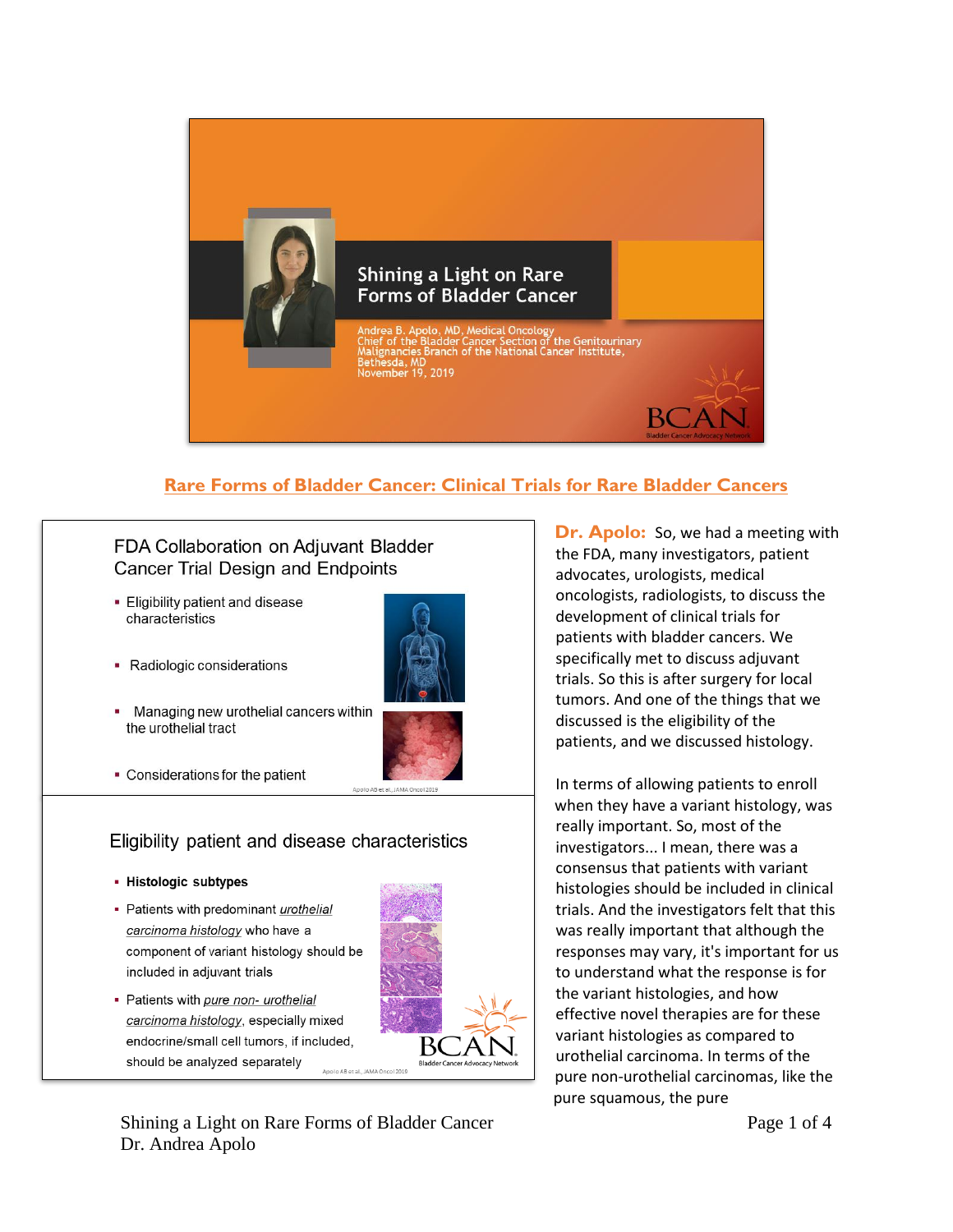adenocarcinoma, the urachal, or the small cell. The consensus was that yes, you can include these also in clinical trials, but if they are included, they should be counted as an exploratory cohort with a separate statistical arm because we know that the responses are going to be very different than urothelial carcinoma. And we wouldn't want the trial to fail by including too many mixed tumors. So, the trial could still include them, but they should be counted separately as an exploratory cohort. And this was the consensus. Next slide.



And there are several trials that have looked at novel agents, such as nivolumab and ipilimumab. These are the immune checkpoint inhibitors, an old generation and a new generation, kind of combined for patients with bladder cancer variants. And this study was reported at ASCO. This was a small study, but it tested these two immunotherapy combinations, given together to patients with adenocarcinoma of the bladder, urachal, small cell carcinoma, squamous cell carcinoma, and plasmacytoid. And each bar represents one patient. The color, that represents what kind

of tumor they had. So for example, this green one is the plasmacytoid. And this line right here, the dotted line is a 30% shrinkage of the tumor. So, the doctor measures the tumor from one end to the other. And then if it shrinks more than 30%, that's the 30% line. So, that reaches a partial response. If it goes down to 100, than that's a complete response. But if it goes at least 30%, that's a partial response.

So, here we see very nice responses to immunotherapy. And most of these patients had gotten already chemotherapy. If they had an X, that means they got chemotherapy before, and they had very nice responses to immunotherapy. So that's really exciting because immunotherapy could be potentially a combination or a treatment option for patients with rare tumor. But of course, this is a really, really small study. But I think from these small studies, we learn a lot.

And I've conducted a clinical trial also with the same agents, the nivolumab and ipilimumab, these two immunotherapy agents. I did it in combination with a drug called cabozantinib, which is a pill. It's a targeted therapy. And I did a double combination, the cabozantinib plus nivolumab. And then I did a triple, cabozantinib, nivolumab, plus ipilimumab. So, all the blue bars are patients that received the double. And the gray bars are patients that received the triple combination. And we included regular urothelial carcinoma, regular



prostate, regular kidney, regular testicular. But we also included rare tumors such as here all the way at

Shining a Light on Rare Forms of Bladder Cancer Dr. Andrea Apolo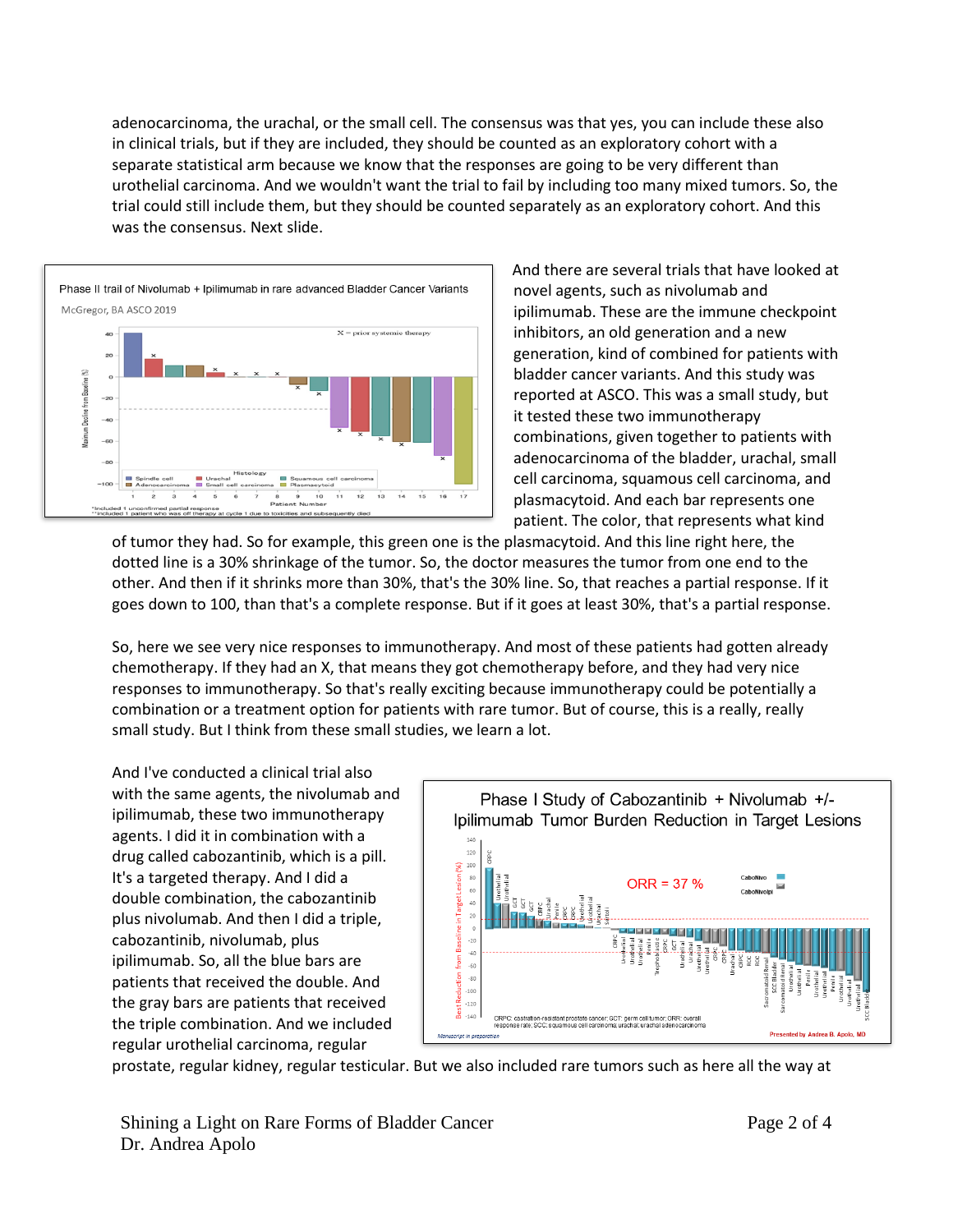the end, the last patient is a squamous cell carcinoma of the bladder. We also included patients with urachal adenocarcinoma. And we saw nice responses, so that was really exciting to us.

And based on that, now I opened national trials, called ICONIC. And it's the combination of ipillimumab, nivolumab, and cabozantinib for rare GU tumors. And it includes squamous cell carcinoma of the bladder, small cell carcinoma of the bladder, adenocarcinoma of the bladder, plasmacytoid, sarcomatoid urothelial carcinoma. It includes some kidney cancers that are rare too, penile cancer, which is really, really rare. And a



miscellaneous cohort for other more rare, rare tumors. And in this trial, patients are given the triple combination to see the efficacy of these drugs as measured. So, there are a lot of clinical trials. Maybe I shouldn't say a lot, but there are clinical trials now that are incorporating rare tumors, either on their own or as an exploratory arm in addition. So they have a regular urothelial bladder cancer arm, and then they have a rare variant or rare non-urothelial cancer arm. So we can learn about the effectiveness of some of these drugs. It's hard to do these studies in a small center where you don't see as many of the rare ones. So, it's important to do these either in collaboration with multiple centers or through a cooperative group where you're going to have a lot of different sites, including academic oncologists and community oncologists enrolling patients within a clinical trial because some people may see one within two years. But if you put 500 centers together, then you have a lot more chances of getting these rare tumors to be incorporated into clinical trials. And really, it's going to be through clinical trials and through our understanding, and collecting samples, collecting blood samples, saliva samples, tumor samples, that we're really going to understand how to manage these patients. And even though we're seeing some early responses with immunotherapy and some responses with targeted therapy, these really are stepping stones that we can use to build on these activities, and improve the activity that we're seeing now because although we're seeing responses, they're just not good enough. I think we can do a lot better. And the way that we're going to do that is through testing novel drugs in patients with rare tumors.